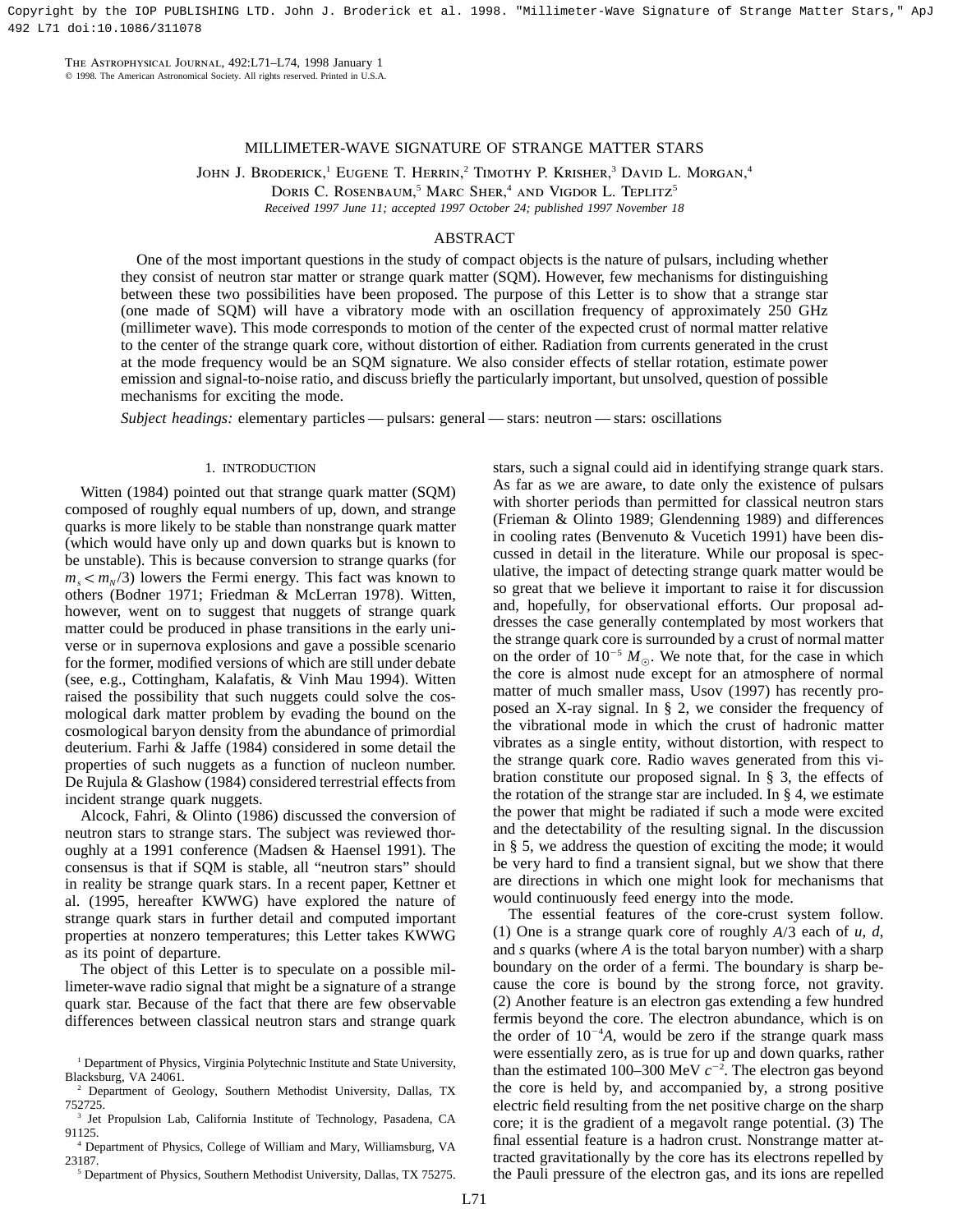by the electric field. Neutrons suffer neither of these repulsions. A crust can therefore accumulate until it becomes energetically favorable for neutrons to leave nuclei at the base of the crust and to "drip" into the core.

The mass of the crust is bounded by  $M_C \le 10^{-5} M_{\odot}$  for SQM star mass,  $M_Q \simeq M_{\odot}$ . KWWG note that the electrostatic potential inside the strange quark core is  $eV(r) = \mu_e(r)$ , where  $\mu_e$  is the chemical potential for which they solve numerically along with the quark chemical potential. They choose specific values for the mass of the strange quark (150 MeV) and the MIT bag constant (50 MeV  $\text{fm}^{-3}$ ), which parameterizes quark confinement in QCD. They find, using local charge neutrality,  $eV(r)$ , near the surface  $(r = R)$  of the core, about 18.5 MeV for zero temperature, with quadratic corrections for finite temperature bringing *eV*(*r*) near the surface down by about 0.5 MeV at  $T = 50$  MeV. Using global charge neutrality just at the surface,  $eV(r)$ , for zero temperature, falls to  $\frac{3}{4}$  of its (nearby) interior value; it falls to about half the interior value for  $T =$ 50 MeV. KWWG solve Poisson's equation in the gap between the core and the hadron crust. They show that the width of the gap is on the order of a few hundred fermis. More precisely, they show

$$
eV(r) = \frac{C}{r - R + r_0}, \qquad R < r < R_c,\tag{1}
$$

with  $r_0 \equiv C/eV(R)$  and  $C = (3\pi/2)^{1/2}/e = 5 \times 10^3$  MeV  $\text{fm}^{-1} = 8.5 \times 10^{-16} \text{ ergs cm}^{-1}.$ 

#### 2. VIBRATIONS

Figure 1 shows the centers of the core and crust displaced along the polar axis by  $\xi < \Delta_G$ , where  $\Delta_G$  is the width of the gap. We need to compute the restoring force. First, we note that for  $\xi = 0$ , the electrostatic repulsion and gravitational attraction balance. The electrostatic repulsion pressure is given by  $P_{\text{el}} = Ze\eta_A C/(\Delta_G + r_0)^2$ , where  $\eta_A$  is the number of ions per unit area at the base of the crust and *Ze* is their average charge. The gravitational attraction pressure is  $P_G = GM_OM_C/4\pi R^4$ . For  $\xi \ll (\Delta_G + r_0)$ , we have  $r^2 = R_C^2 \sin^2 \phi + (R_C \cos \phi - \xi)^2$ ,  $r \approx$  $R_c - \xi \cos \phi$ , and so

$$
F_z(\xi) = \left| \xi Z e \eta_A C \int_0^{\pi} 2\pi \sin \phi d\phi \frac{d^2}{dz^2} (r - R_Q + r_0)^{-1} \right|_{z=0}
$$
  
= 
$$
-\frac{8\pi}{3} \frac{\xi Z e \eta_A C}{(\Delta_G + r_0)^3}
$$
  
= 
$$
-2/3 \xi \frac{GM_Q M_C}{R^2} (\Delta_G + r_0)^{-1}.
$$
 (2)

The result is

$$
\omega^2 = \frac{2GM_Q}{3R^2(\Delta_G + r_0)}.\tag{3}
$$

For a strange star at zero temperature with a maximal crust, we have  $\Delta_G \sim 200$  fm and  $r_0 \sim 300$  fm. From equation (3), we can see that  $\nu_0 \approx 2.5 \times 10^{11}$  Hz and  $\lambda = 1.2$  mm. If the temperature rises to 50 MeV, *V*(*r*) falls by 25% according to KWWG, so we then have  $v_{50} = 2.6 \times 10^{11}$  Hz and  $\lambda_{50} =$ 1.4 mm.



FIG. 1.—Centers of the core and crust being displaced. The resulting oscillation has a frequency of approximately 250 GHz, leading to the millimeterwave signal discussed in the text.

We can also ask how  $\nu$  varies if  $M_c$  is reduced from its maximum value when  $\Delta_G \sim 200$  fm and  $\rho \approx 4.3 \times 10^{11}$  g cm<sup>-3</sup>. The equality of  $P_{el}$  and  $P_G$  gives

$$
(\Delta_G + r_0)^2 = R^4 \beta^2, \tag{4}
$$

where  $\beta = (4\pi ZeC\eta_A/GM_QM_C)^{1/2}$  and  $\eta_A = (\rho/Am_p)^{2/3}$ .

In the expression for  $\eta_A$ , the quantity *A* is the average atomic number and  $m<sub>p</sub>$  is the mass of the proton. The dependence of  $\rho$  on  $M_c$  can be found by relating  $\rho$  to the pressure at the base of the crust in equation (4) by means of the equation of state. Using the results of Harrison et al. (1965) and of Baym, Pethick, & Sutherland (1971) as discussed in Shapiro & Teukolsky (1983), we have, for  $10^8 < \rho < 4.3 \times 10^{11} = \rho_c$ , by interpolating from the numerical results,  $\rho \simeq \rho_c (P/P_c)^{5/6}$  and  $P_c =$  $10^{29.5}$  dyn cm<sup>-2</sup>. Inserting into equation (4), we see that  $(\Delta_G + r_0) \propto M_C^{-2/9}$ , and hence  $\lambda \propto M_C^{-1/9}$ . Thus, a decrease in  $M_c$  by a factor of 100 increases the wavelength by a factor of only 1.7.

We thus find that a low-temperature crust of maximal mass should exhibit a signal at about 1.2 mm; the wavelength increases with increasing temperature and decreasing crust mass. A 50 MeV crust with 1% of the maximal mass would have a wavelength of about 2.4 mm. We note that the lower bound on the wavelength (1.2 mm) is well above the region in which the atmosphere becomes opaque and that the effects on the above analysis of Pauli electron pressure can be shown to be small.

In summary, for strange quark star crusts of mass  $M<sub>c</sub>$  in the range  $10^{-7}M_{\odot} < M_{C} < 10^{-5}M_{\odot}$  with temperatures below about 50 MeV, the crust-core system has a normal mode corresponding to a wavelength,  $\lambda$ , roughly in the region 1.2–2.4 mm.

#### 3. ROTATIONAL EFFECTS

Any real strange star will be rotating. One expects rotational periods ranging from milliseconds to a few seconds. This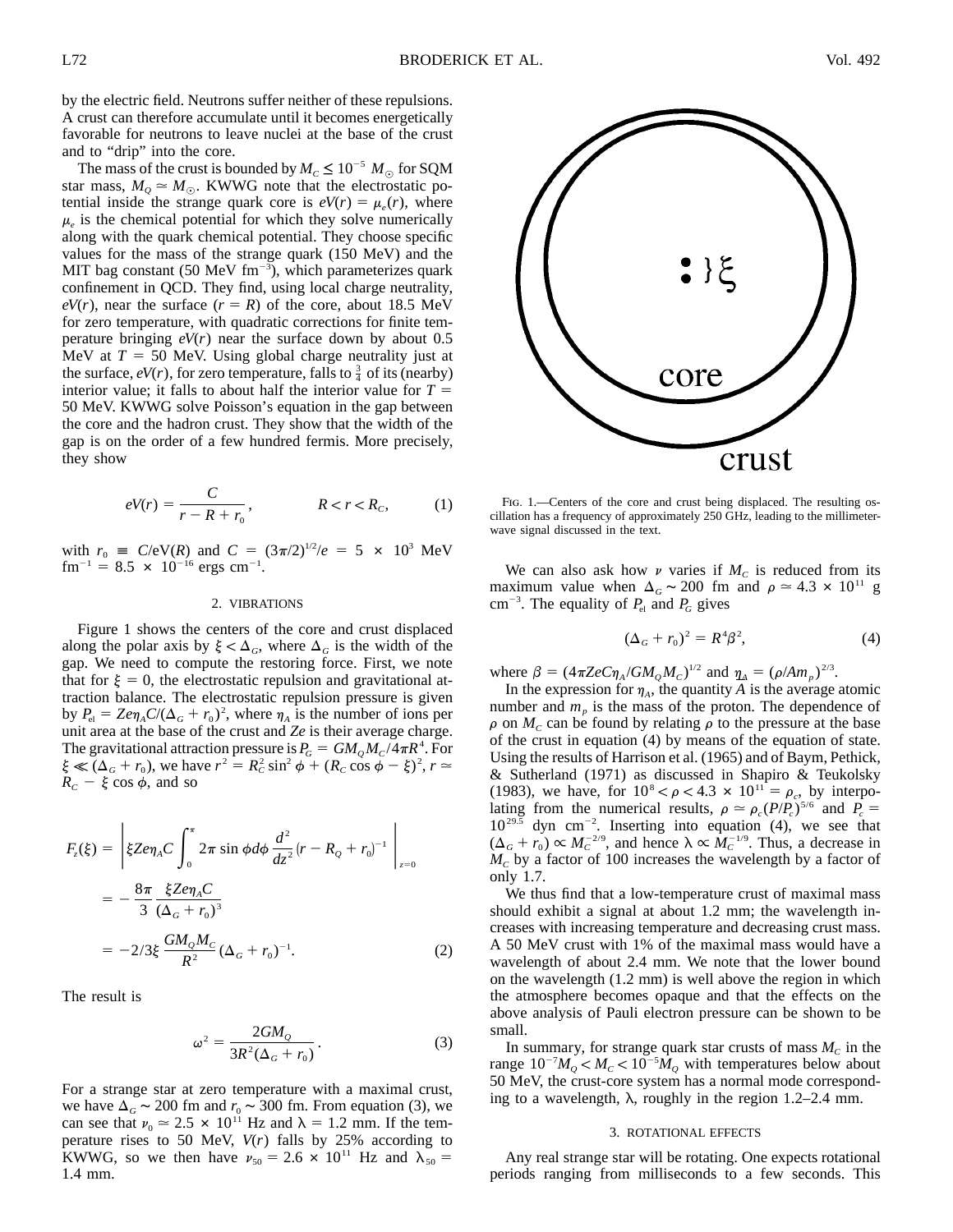should have two effects on the millimeter-wave signature. The first is simply Doppler broadening—a 10 km diameter star rotating at 1 Hz would make the signal bandwidth 25 sin  $\theta$ MHz, where  $\theta$  is the angle between the rotation axis and the observer, at an observing frequency of 250 GHz. The bandwidth clearly scales proportional to the frequency. The second effect is caused by the fact that the rotation will cause the star to become oblate, leading to two normal modes of oscillation and thus splitting the signal. This is similar to the giant resonance mode in nuclei, in which the mode is split into two modes in nuclei with spin. In this section, we calculate the frequency splitting.

For a nonrotating strange star, the zero-temperature equation of state is  $P = \frac{1}{3} (\rho - 4B)$ , where *B* is the bag constant. This equation is inserted into the Oppenheimer-Volkov (OV) equation of hydrostatic equilibrium

$$
\frac{d\rho}{dr} = -\frac{(\rho + P)(m + 4\pi r^3 P)}{r(r - 2m)},\tag{5}
$$

where we use units of  $c = G = 1$  and *m* is the mass inside the radius *r* (and 2*m* is its Schwarzschild radius). The result of integrating the OV equation (Alcock, Fahri, & Olinto 1986) gives the structure of the star. If it is rotating, there will be an additional centrifugal pressure term added to *P* in the OV equation,  $P \rightarrow P - \frac{1}{2} \rho \omega^2 r^2 \sin^2 \theta$ . Integrating the OV equation again with this term along the polar and equatorial directions gives the polar and equatorial radii, and the resulting eccentricity, as a function of the angular velocity of the star, *f*. We find that the eccentricity is given by  $0.06(f/1000 \text{ Hz})^2$ . These results were obtained in the approximation of small eccentricity. At higher order, considerations of the mass distribution within the star, relativistic corrections, the difference between the shape of the inner edge of the crust and that of the core, and the like, must be included. These results are given for a strange star central density of 5.5*B*, where *B* is the bag constant; the results will vary be roughly a factor of 2 for the expected range of this quantity.

The strange star is now an oblate spheroid. One will find two normal modes, corresponding to vibrations in the polar and equatorial directions. We find that (again, to leading order in the eccentricity)

$$
\Delta \omega = \left(\frac{1}{R_{\text{polar}}^2} - \frac{1}{R_{\text{equal}}^2}\right) \frac{2GM}{3\beta^2}.
$$
 (6)

This frequency splitting,  $\Delta \omega$ , is then given by  $15(f/1000 \text{ Hz})^2$  GHz. The Doppler broadening is given by 25( $f/1000$  Hz) sin  $\theta$  GHz, where  $\theta$  is the angle of the observer relative to the equatorial plane. We can see that for strange stars with periods of the order of seconds, the frequency splitting is negligible relative to the Doppler broadening, whereas for strange stars with periods of the order of milliseconds, the two are of the same order of magnitude. For such stars, this splitting would be a significant indicator of a strange star origin of a narrow line, millimeter-wave signal from a pulsar.

It should also be noted that if the pulsar is in a binary system, the tidal distortion would also cause a splitting of the mode, and the above equation would apply. (If the pulsar were rapidly rotating as well, the deformation would be quadrupolar.) The calculation of the tidal force (ignoring rotation) is straightforward, and it is easy to show that the results are identical with  $\omega^2$  replaced by  $\omega_0^2/4$ , where  $\omega_0$  is the frequency of revolution.

Since the frequency of revolution, for all realistic pulsars, is much less than the frequency of rotation, the effects of tidal distortion will be negligible.

## 4. RADIATION AND DETECTABILITY

The energy stored in the vibrational mode of  $\S$  2 is given by  $E \sim \frac{1}{2} M_c \xi^2 \omega^2$ . Whereas the frequency of the mode is nearly independent of crust mass (varying roughly as  $M_C^{1/9}$ ), the energy stored goes roughly as the 11/9 power. For  $M_c \sim 10^{-5} M_{\odot}$  and  $\xi \sim 200$  fm, *E* is on the order of  $10^{31}$  ergs. We estimate the radiation rate in a simple model. When the crust center of mass is displaced downward, relative to the core center of mass by  $\xi$ , as shown in Figure 1, the electrostatic potential at the "top" rises by  $-\xi$  ( $dV/dx$ ) > 0, and the potential at the "bottom" falls by the same amount. However, the crust is an equipotential, made from a material of very high conductivity, although likely not a superconductor, so charge must flow to cancel this change. Consider the "flat star approximation" in which the crust consists of two parallel planes, each of radius *R* and with separation *R*. To maintain the equipotential, a sheet of charge density  $\sigma$ must flow with current  $I = \omega Q$ ,  $\Delta V = 4\pi \sigma R = 2\xi$  (*dV*/*dz*), and  $Q = \pi R^2 \sigma = R \left(\frac{\Delta V}{4}\right)$ , giving radiation power on the order of

$$
P = dE/dt = I^2/2c \simeq (\omega \xi RV')^2. \tag{7}
$$

This expression will only be valid for temperature not too much smaller than the 5 MeV Fermi momentum of the electrons in the crust. For very small values of *T*, we would expect the radiation rate to fall like  $(T/p_F)^3$ , as Pauli blocking makes electrons (and holes) unable to radiate at frequency  $\nu$ . For  $\xi V' \sim$ 10 MeV  $e^{-1}$ , equation (7) gives  $P \sim (10 eV e^{-1})^2 (Rω)^2/c$  ∼  $10^{34}$  ergs s<sup>-1</sup>, which is a very large signal. This rate is reduced to the extent that radiation from electrons not at the surface either will not occur or will be absorbed and simply heat the crust. One rough estimate of this reduction would be to assume that the charge is spread evenly throughout the crust and, hence, reduce the intensity of the radiation by  $\lambda/\Delta_c \sim 10^{-5}$ , where  $\Delta_c$  ~ 100 m is the crust thickness. However the crust conductivity is so high,  $\sigma \sim 10^{25}$  s<sup>-1</sup> (Pethick & Sahrling 1995), that the skin depth is far lessthan the wavelength. For a conservative estimate of this effect, we take the geometric mean between  $\lambda$ and  $\lambda/\Delta_c$ , giving  $P_{rad} \sim 10^{-3} P$ . Thus, a rough power estimate might be  $10^{31}$  ergs s<sup>-1</sup> for maximal excitation of the mode and for a crust of maximum thickness. The power, but not the decay time, would scale with the energy in the mode. Roughly, the decay time would scale with the thickness of the crust, and the power radiated would scale inversely.

At a distance *D* in kiloparsecs from the pulsar, the flux density of radiation emitted at the rate of *P* Watts spread over a frequency *f* (Hz) is  $S = 8.3 \times 10^{-15} (P/fD^2)$  Jy, where 1 Jy is  $10^{26}$  W m<sup>-2</sup> Hz<sup>-1</sup>. A 10 m submillimeter telescope operating at a frequency of 250 GHz in good conditions near zenith has an rms noise of  $\Delta S = 7000/(ft)^{1/2}$  Jy, where the integration time, *t*, is in seconds. The signal-to-noise ratio for a continuous signal is  $S/\Delta S = 1.2 \times 10^{-18} P (t/f)^{1/2} 1/D^2$ . For a pulsar of period 1 s and a consequential Doppler broadening of ∼25 MHz (at an observing frequency of 250 GHz) emitting a  $10^{24}$  W signal, a 15 s integration time yields a signal-to-noise ratio of ~10<sup>3</sup> $D^{-2}$ . A detectable signal (5 σ) could be achieved for pulsars as far away as 15 kpc (there are more than 100 with periods in excess of 1 s). For a pulsar as close as 1 kpc (there are about 10 with periods longer than 1 s), a signal of